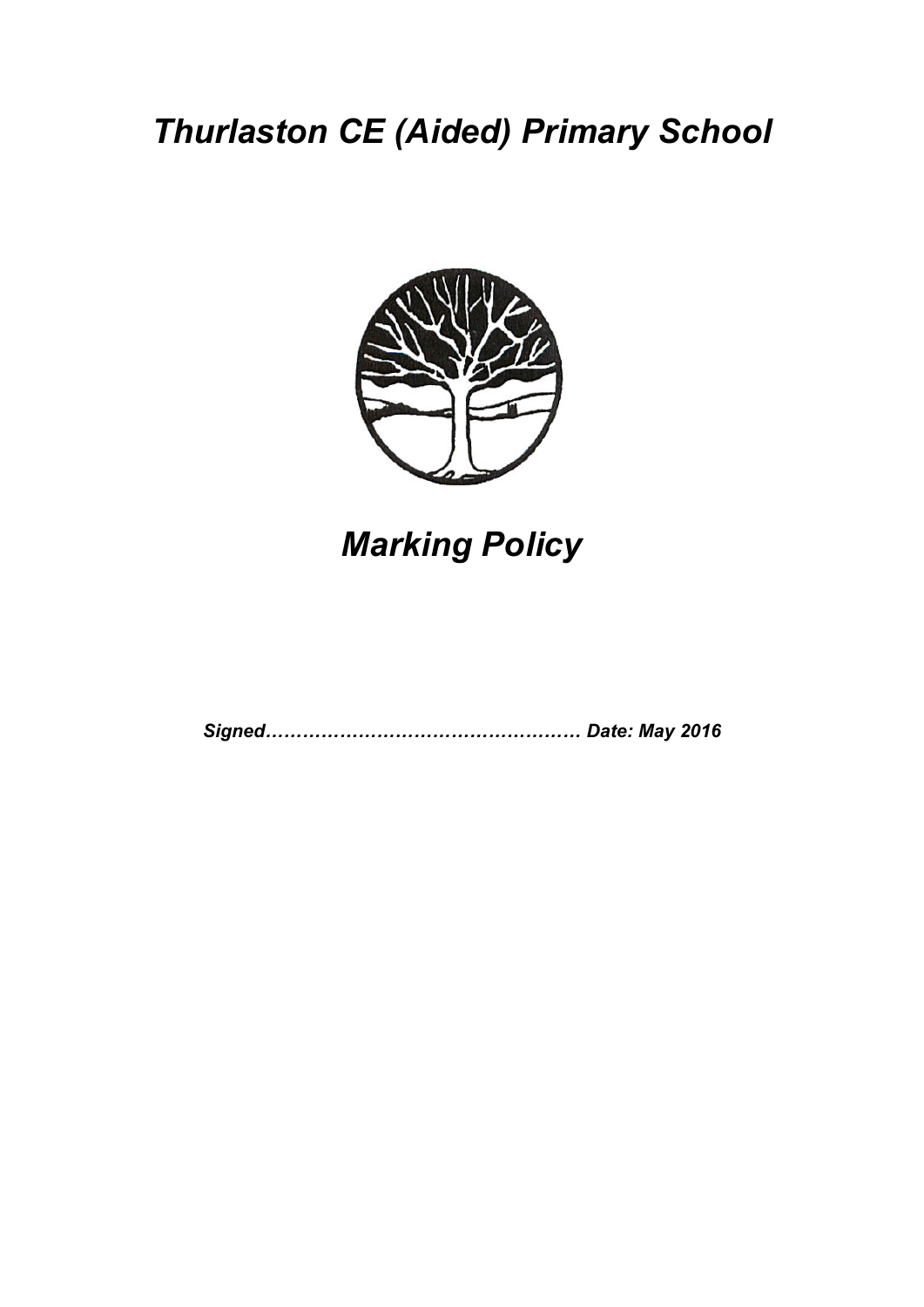### **Marking Policy**

As a School we are committed to :

- Teaching and Living the Christian way of Life.
- ♦ Providing a quality education for every child.
- ♦ Developing respect and consideration for all members of the community.

In line with our Christian ethos we endeavour and strive to do our best at all times and to encourage our pupils to do likewise. Marking is an essential ingredient in this.

#### **The Purpose of Marking**

Marking is there to celebrate children's achievements and help them build on them. Marking at Thurlaston School is aimed at telling children what they have done well and making that explicit to encourage them to repeat it. It also aims to give them guidance by showing them their next steps. Marking must be done bearing the child in mind so as to build their confidence and help them achieve their potential. It is also important for parents to enable them to see how their child is progressing and help develop the Parent and Teacher Partnership.

#### **The Practicalities**

#### English Marking

**Success criteria** are to be used to help make explicit to the children the expectations from a piece of work and to aid marking. Points achieved will be highlighted in green: points for improvement will be highlighted in orange. An in-depth mark is expected on one piece of work a week.

*Note :* Normal expectations for a piece of work such as age appropriate spelling, neat handwriting or appropriate punctuation would also need marking. These will be marked in orange.

*Spellings:* spellings that a child should have spelt correctly should be underlined in orange and the child should correct: Words that the child needs to learn will be written at the end of the work for the child to learn.

*"Transcribed work"* (particularly for younger children) should be written in a neutral colour.

#### Mathematics marking

Normal marking of work should be in a green and orange as for English. If a child is making too many mistakes, marking should stop and the child should have the work explained to them again to ensure that they can do it.

#### Other Subject Marking

Other subjects should be marked against the Learning Objectives for the lesson and suggestions for improvement should be made as well as making it clear what has been done well.

Grammar may also be marked as appropriate for the age and learning of the child.

Other colours may be used for challenges and other comments. Codes may also be used as long as children are clear what each code means.

#### Homework

Homework set by the school should be marked. For further details refer to the Home Learning Policy.